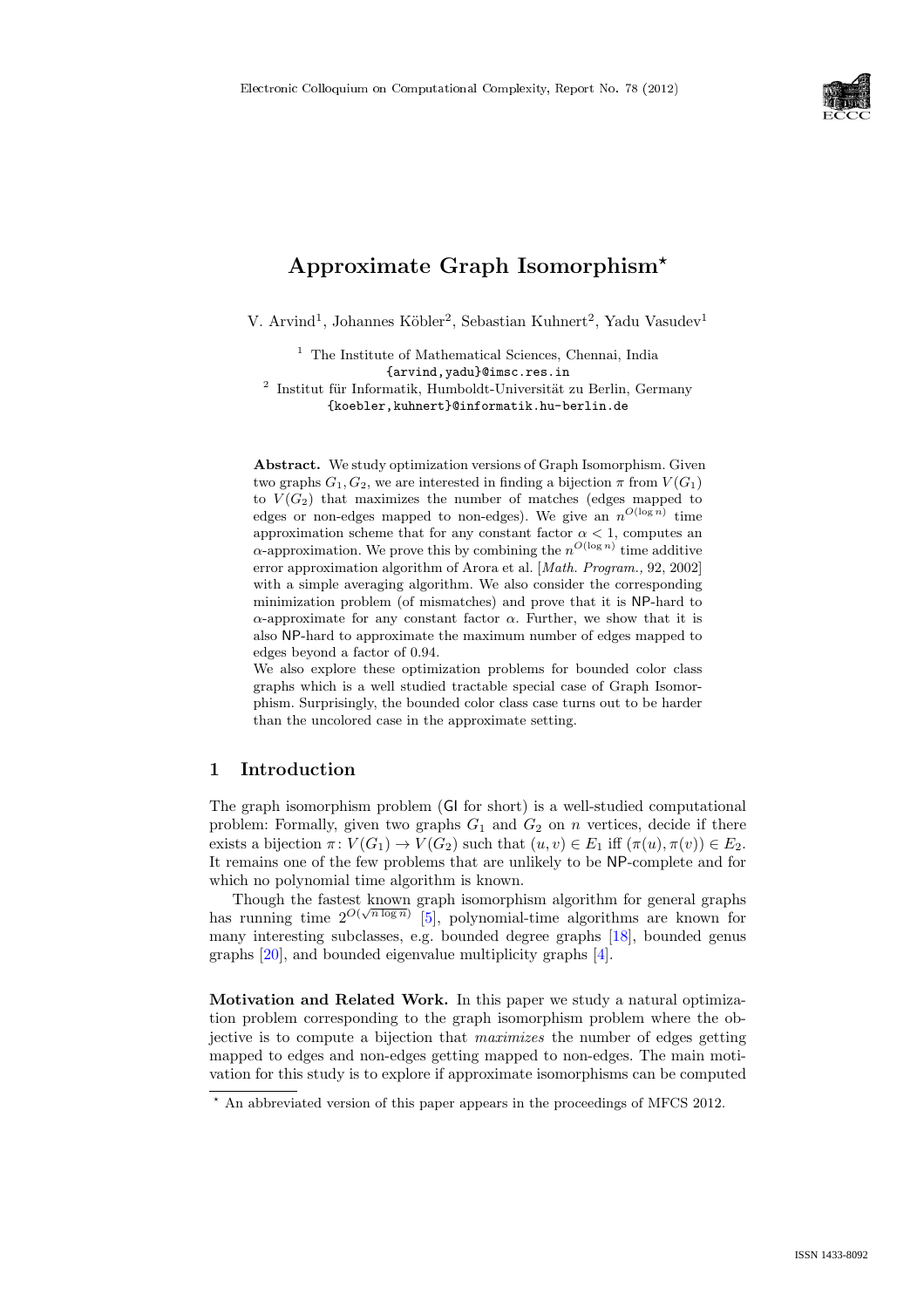efficiently, given that the best known algorithm for computing exact isomorphisms has running time  $2^{O(\sqrt{n \log n})}$ . The starting point of our investigation is a well-known article of Arora, Frieze and Kaplan [\[2\]](#page-13-0) in which they study approximation algorithms for a quadratic assignment problem based on randomized rounding. Among the various problems they study, they also observe that approximate graph isomorphisms between  $n$  vertex graphs can be computed up to *additive error*  $\epsilon n^2$  in time  $n^{O(\log n/\epsilon^2)}$ . We show that this algorithm can be modified to obtain a multiplicative error approximation scheme for the problem. However, when we consider other variants of approximate graph isomorphism, they turn out to be much harder algorithmically.

To the best of our knowledge, the only previous theoretical study of approximate graph isomorphism is this work of Arora, Frieze and Kaplan [\[2\]](#page-13-0). However, the problem of approximate isomorphism and more general notions of graph similarity and graph matching has been studied for several years by the pattern matching community; see e.g. the survey article [\[7\]](#page--1-4). That line of research is not really theoretical. It is based on heuristics that are experimentally studied without rigorous proofs of approximation guarantees. Similarly, the general problem of graph edit distance [\[9\]](#page--1-5) also encompasses approximate graph isomorphism. Both graph matchings and graph edit distance give rise to a variety of natural computational problems that are well studied.

**Optimization versions of graph isomorphism.** Let  $G_1 = (V_1, E_1)$  and  $G_2 = (V_2, E_2)$  be two input graphs on the same number n of vertices. We consider the following optimization problems:

- Max-EGI: Given  $G_1, G_2$ , find a bijection  $\pi: V_1 \to V_2$  that maximizes the number of matched edges, i.e.,  $me(\pi) = ||\{(u, v) \in E_1 \mid (\pi(u), \pi(v)) \in E_2\}||.$
- Max-PGI: Given  $G_1, G_2$ , find a bijection  $\pi: V_1 \to V_2$  that maximizes matched vertex pairs, i.e.,  $mp(\pi) = me(\pi) + ||\{(u, v) \notin E_1 \mid (\pi(u), \pi(v)) \notin E_2\}||.$
- Min-EGI: Given  $G_1, G_2$ , find a bijection  $\pi: V_1 \to V_2$  that minimizes mismatched edges, i.e.,  $\overline{me}(\pi) = ||\{(u, v) \in E_1 \mid (\pi(u), \pi(v)) \notin E_2\}||.$
- Min-PGI: Given  $G_1, G_2$ , find a bijection  $\pi: V_1 \to V_2$  that minimizes mismatched pairs, i.e.,  $\overline{mp}(\pi) = \overline{me}(\pi) + ||\{(u, v) \notin E_1 \mid (\pi(u), \pi(v)) \in E_2\}||.$

As mentioned above, Max-PGI was studied before in [\[2\]](#page-13-0). Max-EGI can also be viewed as an optimization variant of subgraph isomorphism.

Clearly,  $mp(\pi) + \overline{mp}(\pi) = \binom{n}{2}$  and  $me(\pi) + \overline{me}(\pi) = ||E_1||$ . Thus solving one of the maximization problems with additive error is equivalent to solving the corresponding minimization problem with the same additive error. However, the minimization problems behave differently for multiplicative factor approximations, so we study them separately.

Bounded color class graph isomorphism. A natural restriction of GI is to vertex-colored graphs  $(G_1, G_2)$  where  $V(G_1) = C_1 \cup C_2 \cup ... \cup C_m$  and  $V(G_2) = C'_1 \cup C'_2 \cup \ldots \cup C'_m$ , and  $C_i, C'_i$  contain the vertices of  $G_1$  and  $G_2$ , respectively, that are colored i. The problem is to compute a color-preserving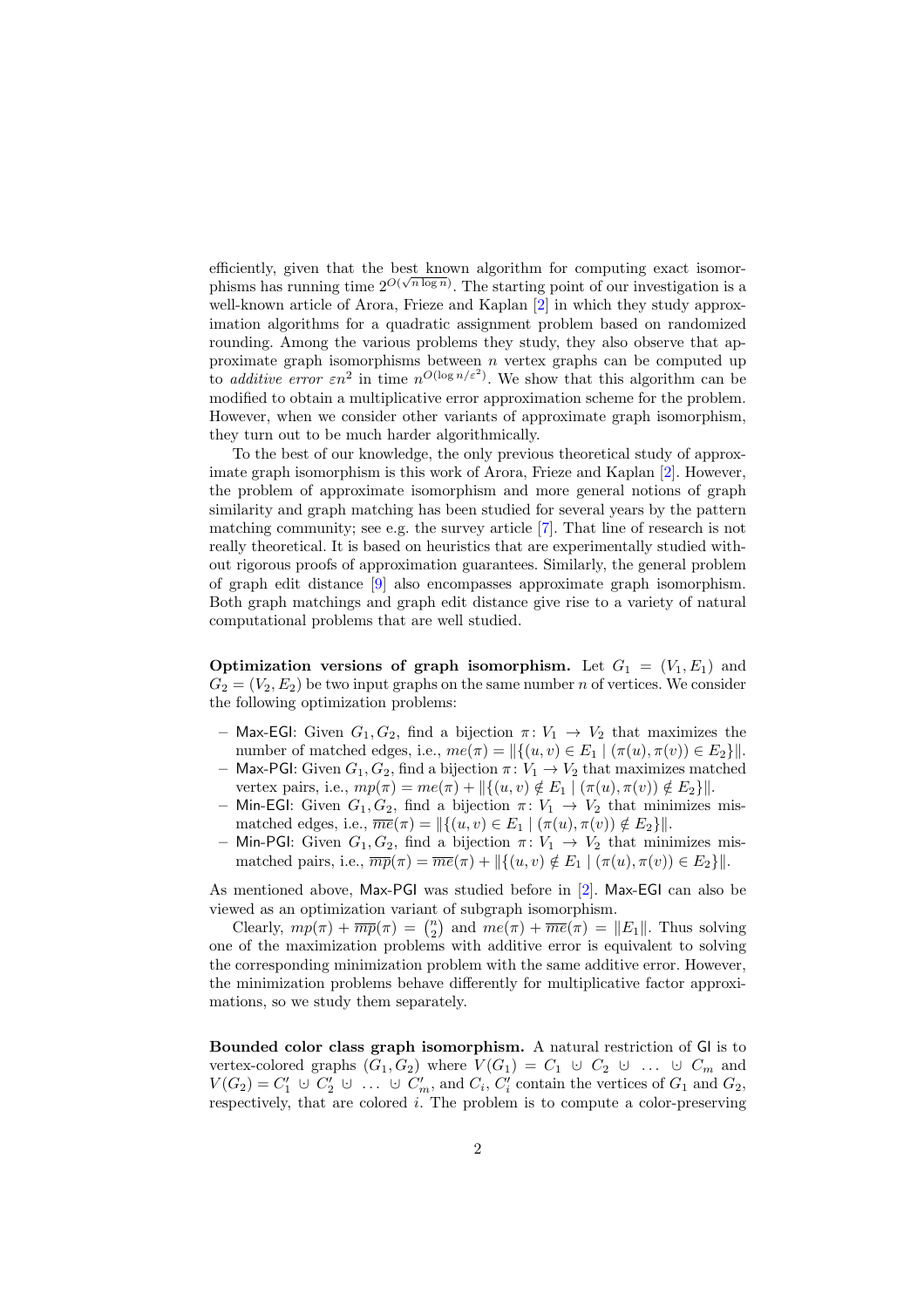isomorphism  $\pi$  between  $G_1$  and  $G_2$ , i.e., an isomorphism  $\pi$  such that for any vertex u, u and  $\pi(u)$  have the same color. The bounded color-class version  $G_k$  of GI consists of instances such that  $||C_i|| = ||C_i'|| \leq k$  for all i. For  $Gl_k$ , randomized [\[3\]](#page-13-1) and deterministic [\[8\]](#page--1-6) polynomial time algorithms are known.

It is, therefore, natural to study the optimization problems defined above in the setting of vertex-colored graphs where the objective function is optimized over all color-preserving bijections  $\pi: V_1 \to V_2$ . We denote these problems as Max-PGI<sub>k</sub>, Max-EGI<sub>k</sub>, Min-PGI<sub>k</sub> and Min-EGI<sub>k</sub>, where k is a bound on the number of vertices having the same color.

Overview of the results. We first recall the notion of an  $\alpha$ -approximation algorithm for an optimization problem. We call an algorithm  $A$  for a maximization problem an  $\alpha$ -approximation algorithm, where  $\alpha < 1$ , if given an instance  $\mathcal I$ of the problem with an optimum  $\mathsf{OPT}(\mathcal{I})$ , A outputs a solution with value  $\mathcal{A}(\mathcal{I})$ such that  $A(\mathcal{I}) > \alpha \text{OPT}(\mathcal{I})$ . Similarly, for a minimization problem, we say  $\beta$ is a β-approximation algorithm for  $\beta > 1$ , if for any instance  $\mathcal I$  of the problem with an optimum  $\mathsf{OPT}(\mathcal{I})$ , B outputs a solution with value  $\mathcal{B}(\mathcal{I})$  such that  $\mathcal{B}(\mathcal{I}) < \beta \text{OPT}(\mathcal{I}).$ 

<span id="page-2-0"></span>**Theorem 1.** For any constant  $\alpha < 1$ , there is an  $\alpha$ -approximation algorithm for Max-PGI running in time  $n^{O(\log n/(1-\alpha)^4)}$ .

We obtain the  $\alpha$ -approximation algorithm for Max-PGI by combining the  $n^{O(\log n)}$  time additive error algorithm of [\[2\]](#page-13-0) with a simple averaging algorithm.

Next we consider the Max-EGI problem. Langberg et al. [\[16\]](#page--1-7) proved that there is no polynomial-time  $(1/2+\varepsilon)$ -approximation algorithm for the Maximum Graph Homomorphism problem for any constant  $\varepsilon > 0$  assuming that a certain refutation problem has average-case hardness (for the definition and details of this assumption we refer the reader to  $[16]$ . We give a factor-preserving reduction from the Maximum Graph Homomorphism problem to Max-EGI thus obtaining the following result.

<span id="page-2-1"></span>**Theorem 2.** There is no  $(\frac{1}{2} + \varepsilon)$ -approximation algorithm for Max-EGI for any constant  $\varepsilon > 0$  under the same average-case hardness assumption of [\[16\]](#page--1-7).

We observe that unlike in the case of  $\mathsf{GI}_k$ , where polynomial time algorithms are known [\[3](#page-13-1)[,8,](#page--1-6)[19\]](#page--1-8), in the optimization setting, these problems are computationally harder. We prove the following theorem by giving a factor-preserving reduction from Max-2Lin-2 (e.g. see [\[15\]](#page--1-9)) to Max-PGI<sub>k</sub> and Max-EGI<sub>k</sub>.

<span id="page-2-2"></span>**Theorem 3.** For any  $k > 2$ , Max-PGI<sub>k</sub> and Max-EGI<sub>k</sub> are NP-hard to approximate beyond a factor of 0.94.

Since, assuming the Unique Games Conjecture (UGC for short) of Khot [\[14\]](#page--1-10), it is NP-hard to approximate Max-2Lin-2 beyond a factor of 0.878 [\[15\]](#page--1-9), the same bound holds under UGC for Max-PGI<sub>k</sub> and Max-EGI<sub>k</sub> by the same reduction. Since Max-PGI<sub>k</sub> and Max-EGI<sub>k</sub> are easily seen to be instances of generalized 2CSP, they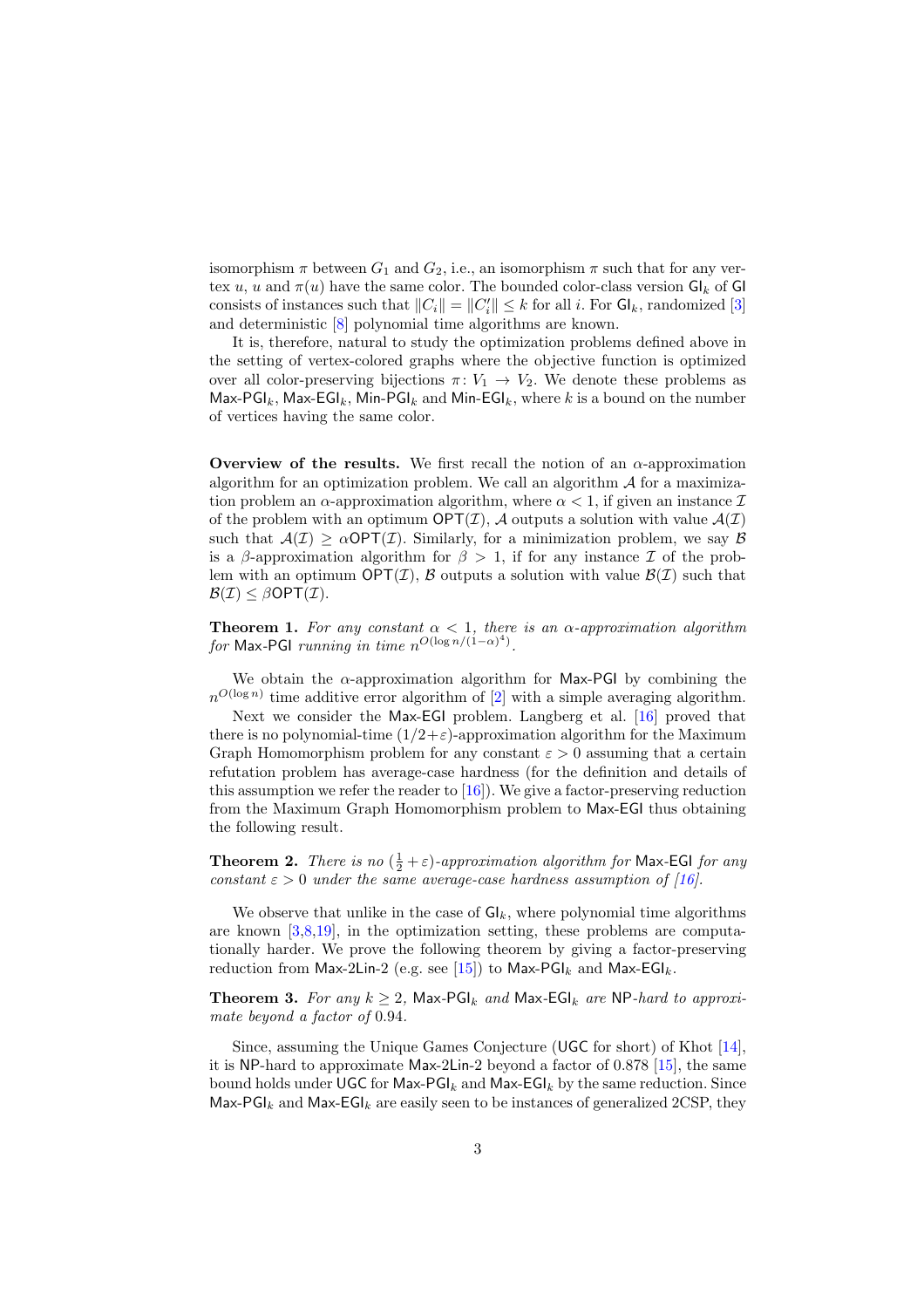have constant factor approximation algorithms, for a constant factor depending on k. In fact, it turns out that  $Max-EGI<sub>2</sub>$  and  $Max-PGI<sub>2</sub>$  are tightly classified by Max-2Lin-2 with almost matching upper and lower bounds (details are given in Section [2\)](#page-3-0). However, we do not know of similar gap-preserving reductions from general unique games (with alphabet size more than 2) to  $\textsf{Max-PSL}_k$  or  $\textsf{Max-EGL}_k$ for larger values of  $k$ .

<span id="page-3-2"></span>The following results show that the complexity of Min-PGI and Min-EGI is significantly different from Max-PGI and Max-EGI.

Theorem 4. There is no polynomial time approximation algorithm for Min-PGI with any multiplicative approximation guarantee unless  $GI \in P$ .

<span id="page-3-4"></span><span id="page-3-3"></span>**Theorem 5.** Min-PGI does not have a PTAS unless  $P = NP$ .

**Theorem 6.** There is no polynomial time approximation algorithm for Min-EGI with any multiplicative approximation quarantee unless  $P = NP$ .

Finally, we turn our attention to the minimization problems  $\mathsf{Min-PGI}_k$  and Min-EGI<sub>k</sub> on bounded color-class graphs. We prove that  $Min-PGI_k$  is as hard as the minimization version of Max-2Lin-2, known in literature as the Min-Uncut problem, and that  $Min$ - $EGI_4$  is inapproximable for any constant factor unless  $P = NP$  by reducing the Nearest Codeword Problem (NCP) to it.

Outline of the paper. Our results on maximization problems are in Section [2,](#page-3-0) while Section [3](#page-8-0) contains our results on the corresponding minimization problems. Section [4](#page-13-2) concludes with some open problems.

### <span id="page-3-0"></span>2 Maximizing the number of matches

We first observe that computing optimal solutions to Max-PGI is NP-hard via a reduction from Clique.

Lemma 7. Computing optimal solutions to Max-PGI instances is NP-hard.

*Proof.* Let  $(G, k)$  be an instance of the Clique problem. Define the graphs  $G_1 = G$ and  $G_2 = K_k \cup \overline{K}_{n-k}$ , i.e., a k-clique and  $n-k$  isolated vertices. Let  $\pi_{\text{out}}$  be a bijection that achieves the optimum value for this Max-PGI instance. Then G has a k-clique if and only if  $mp(\pi_{opt}) = \binom{n}{2} - ||E_G|| + \binom{k}{2}$ . ⊓⊔

Next we give a general method for combining an additive error approximation algorithm for Max-PGI with a simple averaging approximation algorithm to design an  $\alpha$ -approximation algorithm for Max-PGI for any constant  $\alpha < 1$ .

<span id="page-3-1"></span>**Lemma 8.** Suppose A is an algorithm such that for any  $\varepsilon > 0$ , given a Max-PGI instance in form of two n-vertex graphs  $G_1 = (V_1, E_1)$  and  $G_2 = (V_2, E_2)$ , computes a bijection  $\pi: V_1 \to V_2$  such that  $mp(\pi) \ge \text{OPT} - \varepsilon n^2$  in time  $T(n, \varepsilon)$ . Then there is an algorithm that computes for each  $\alpha < 1$  an  $\alpha$ -approximate solution for any Max-PGI instance  $(G_1, G_2)$  in time  $O(T(n, (1 - \alpha)^2/9) + n^3)$ .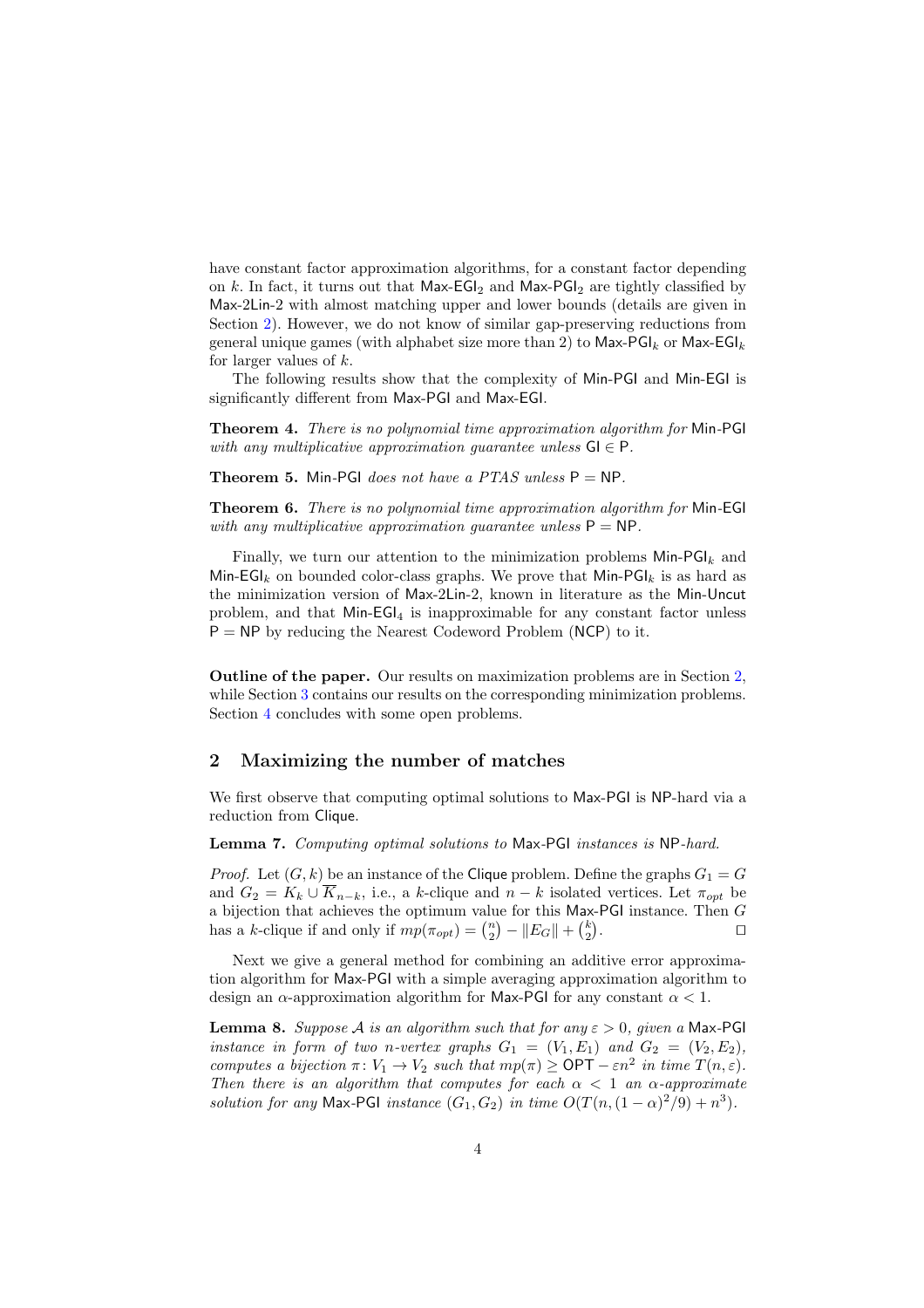*Proof.* Without loss of generality we can assume  $V_1 = V_2 = [n]$ . We denote the number of edges in  $G_i$  by  $t_i$  and the number of non-edges by  $\bar{t}_i$ . Notice that the optimum for Max-PGI satisfies  $\mathsf{OPT} \leq t_1 + \overline{t}_2$ . Let  $\pi : [n] \to [n]$  be a permutation chosen uniformly at random. Then, an easy calculation shows that the expected number s of matched pairs is

$$
s = \frac{t_1 t_2 + \overline{t}_1 \overline{t}_2}{\binom{n}{2}} = \frac{\binom{n}{2} - \overline{t}_2}{\binom{n}{2}} t_1 + \frac{\overline{t}_2}{\binom{n}{2}} \left( \binom{n}{2} - t_1 \right) = t_1 + \overline{t}_2 - \frac{2t_1 \overline{t}_2}{\binom{n}{2}}.
$$

It is not hard to see that one can deterministically compute a permutation  $\sigma$ such that  $mp(\sigma) \geq s$ ; we defer this detail to the end of the proof. We now show how this can be combined with the additive error approximation algorithm  $\mathcal A$  for Max-PGI to obtain an  $\alpha$ -approximation algorithm for Max-PGI. This combined algorithm distinguishes two cases based on the number of edges and non-edges in  $G_1$  and  $G_2$ , respectively.

**Case 1** (min $\{t_1, \overline{t}_2\} \leq (1 - \alpha) {n \choose 2} / 2$ ): In this case we compute a permutation  $\sigma$ with  $mp(\sigma) \geq s$ . Since

$$
t_1\overline{t}_2 = \max\{t_1, \overline{t}_2\} \min\{t_1, \overline{t}_2\} \le (t_1 + \overline{t}_2) (1 - \alpha) \binom{n}{2} / 2,
$$

it follows that

$$
t_1 + \overline{t}_2 - 2t_1\overline{t}_2 / \binom{n}{2} \ge \alpha \left( t_1 + \overline{t}_2 \right) \ge \alpha \textsf{OPT}.
$$

**Case 2**  $(\min\{t_1, \overline{t}_2\}) > (1 - \alpha)\binom{n}{2}/2$ : In this case we use algorithm A with  $\varepsilon = (1 - \alpha)^2/9$  to obtain a permutation  $\pi$  with  $mp(\pi) \geq \text{OPT} - \varepsilon n^2$ . Since  $t_1 + \bar{t}_2 + \bar{t}_1 + t_2 = 2\binom{n}{2}$ , either  $t_1 + \bar{t}_2 \leq \binom{n}{2}$  or  $\bar{t}_1 + t_2 < \binom{n}{2}$ . Without loss of generality assume  $t_1 + \overline{t}_2 \leq {n \choose 2}$  (otherwise we interchange  $G_1$  and  $G_2$ ), implying that either  $t_1 \leq {n \choose 2}/2$  or  $\overline{t}_2 \leq {n \choose 2}/2$ . Further, since the expected value of  $mp(\pi)$ when  $\pi$  is picked at random is  $\tilde{t}_1 + \tilde{t}_2 - 2t_1 \tilde{t}_2 / \binom{n}{2}$ , it follows that for sufficiently large n,

$$
\mathsf{OPT} \geq t_1-t_1\overline{t}_2/\binom{n}{2}+\overline{t}_2-t_1\overline{t}_2/\binom{n}{2} \geq \frac{\min\{t_1,\overline{t}_2\}}{2} > \frac{1-\alpha}{4}\binom{n}{2} \geq \frac{\varepsilon n^2}{1-\alpha}.
$$

Hence,  $mp(\pi) \geq \text{OPT} - \varepsilon n^2 \geq \alpha \text{OPT}$ .

It remains to show how a permutation which achieves at least the expected number s of matched pairs can be computed deterministically. Suppose that  $\sigma: [i] \to [n]$  is a partial permutation. Let  $\pi: [n] \to [n]$  be a random permutation that extends  $\sigma$ , i.e.,  $\pi(j) = \sigma(j)$  for  $j \in [i]$ . Let  $s(\sigma)$  denote the expected number of matched pairs over random permutations  $\pi$  that extend  $\sigma$ . It is easy to see that we can compute  $s(\sigma)$  in polynomial time. We do this by counting the pairs in three parts: (a) pairs with both end points in  $[i]$ , (b) pairs with both end points in  $[n] \setminus [i]$ , and (c) pairs with one end point in  $[i]$  and the other in  $[n] \setminus [i]$ . Matched pairs of type (a) depend only on  $\sigma$  and can be counted straightaway.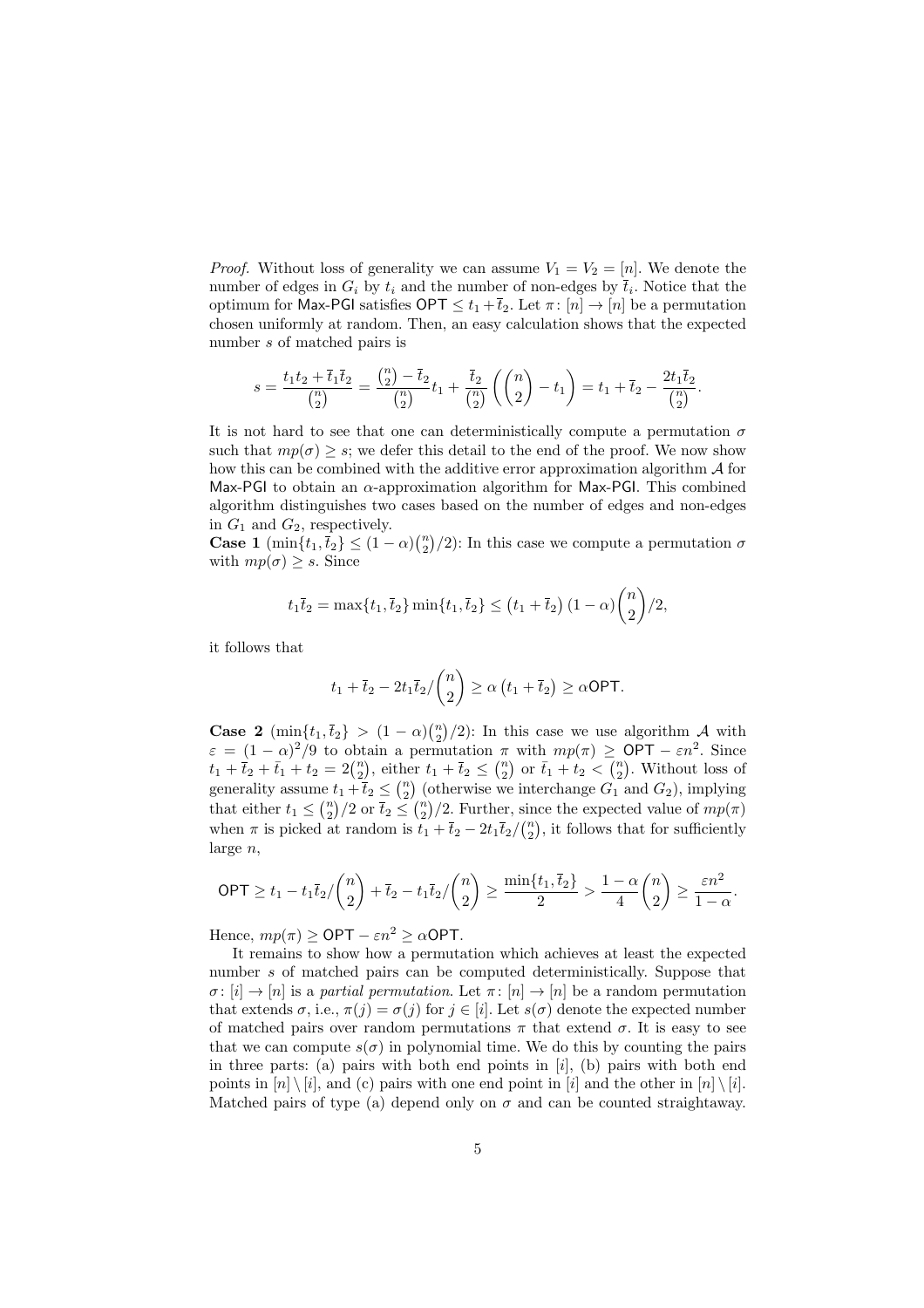The expected number of matched pairs of type (b) is computed exactly as s above (since  $\pi$  restricted on  $[n] \setminus [i]$  is random). The expected number of matched pairs of type (c) is given by  $\sum_{j \in [i]}$  $n_j n_{\sigma(j)} + (n-i-n_j)(n-i-n_{\sigma(j)})$  $\frac{n-n_j(n-1-n_{\sigma(j)})}{n-i}$ , where  $n_j$  is the number of neighbors of j in the graph  $G_1$  contained in  $[n] \setminus [i]$  and  $n_{\sigma(j)}$  is the number of neighbors of  $\sigma(j)$  in the graph  $G_2$  contained in  $[n] \setminus {\{\sigma(l) | l \in [i]\}}$ . The entire computation of  $s(\sigma)$  takes  $O(n^2)$  time.

Now, for  $k \in [n] \setminus {\{\sigma(l) | l \in [i]\}}$ , let  $\sigma_k : [i+1] \to [n]$  denote the extension of  $\sigma$  by setting  $\sigma(i + 1) = k$ . Since a random extension  $\pi$  of  $\sigma$  can map  $i + 1$ uniformly to any  $k \in [n] \setminus {\{\sigma(l) | l \in [i]\}}$  it follows that

$$
s(\sigma) = \frac{1}{n-i} \sum_{k} s(\sigma_k),
$$

where the summation is over all  $k \in [n] \setminus {\{\sigma(l) | l \in [i]\}}$ .

Furthermore, each  $s(\sigma_k)$  is efficiently computable, as explained above. Reusing partial computations, we can find k such that  $s(\sigma_k) \geq s(\sigma)$  in time  $O(n^2)$ . Continuing thus, when we fix the permutation on all of  $[n]$  we obtain a  $\sigma$ with  $mp(\sigma) \geq s$  in  $O(n^3)$  time.  $□$ 

Note that any polynomial time additive  $\varepsilon$ -error algorithm for Max-PGI, i.e., an algorithm running in time  $n^{\text{poly}(1/\varepsilon)}$  with an additive error  $\leq \varepsilon n^2$ , gives a polynomial time  $\alpha$ -approximation algorithm for Max-PGI running in time  $n^{\text{poly}(1/(1-\alpha))}$ .

To complete the proof of Theorem [1,](#page-2-0) we formulate Max-PGI as an instance of a quadratic optimization problem called the Quadratic Assignment Problem (QAP for short) as was done in [\[2\]](#page-13-0) and use an additive error approximation algorithm for the Quadratic Assignment Problem due to Arora, Frieze and Kaplan [\[2\]](#page-13-0).

Given  $\{c_{ijkl}\}_{1\leq i,j,k,l\leq n}$ , the Quadratic Assignment Problem is to find an  $n\times n$ permutation matrix  $x = (x_{ij})$  that maximizes  $val(x) = \sum_{i,j,k,l} c_{ijkl} x_{ij} x_{kl}$ . An instance of Max-PGI consisting of graphs  $G_1 = ([n], E_1)$  and  $G_2 = ([n], E_2)$  can be naturally expressed as a QAP instance by setting

$$
c_{ijkl} = \begin{cases} 1 & \text{if } (i,k) \in E_1 \text{ and } (j,l) \in E_2 \text{ or } (i,k) \notin E_1 \text{ and } (j,l) \notin E_2 \\ 0 & \text{otherwise.} \end{cases}
$$

This ensures that  $val(x) = mp(\pi_x)$  for all permutation matrices x with corresponding permutation  $\pi_x$ ; in particular, the optimum solutions of the Max-PGI and QAP instances achieve the same value.

There is no polynomial time  $\alpha$ -approximation algorithm for QAP for any  $\alpha$  < 1 unless P = NP [\[2\]](#page-13-0). Arora, Frieze and Kaplan in [\[2\]](#page-13-0) give a general quasipolynomial time algorithm for QAP with an additive error. Formally, they prove the following theorem.

<span id="page-5-0"></span>**Theorem 9** ([\[2\]](#page-13-0)). There is an algorithm that, given an instance of  $QAP$  where each of the  $c_{ijkl}$  is bounded in absolute value by a constant c and given an  $\varepsilon$ , finds an assignment to  $x_{ij}$  such that  $val(x) \geq val(x^*) - \varepsilon n^2$  where  $x^*$  is the assignment which attains the optimum. The algorithm runs in time  $n^{O(c^2 \log n/\varepsilon^2)}$ .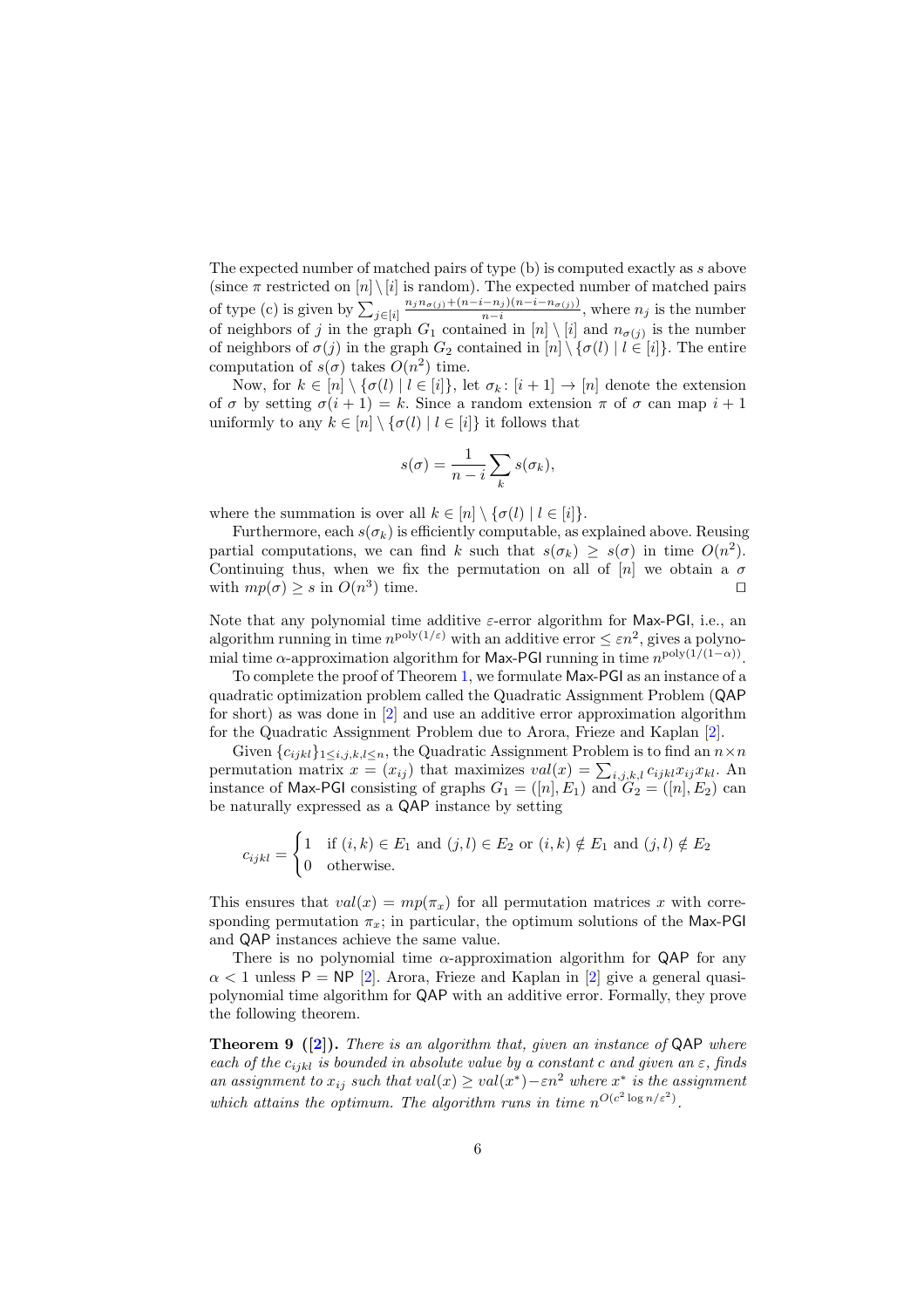Thus for the Max-PGI problem, using Theorem [9](#page-5-0) we can find a permutation  $\pi$  such that  $mp(\pi) \geq \text{OPT} - \varepsilon n^2$  in time  $n^{O(\log n/\varepsilon^2)}$ . Combining this with Lemma [8,](#page-3-1) we get an  $\alpha$ -approximation algorithm for Max-PGI running in time  $n^{O(\log n/(1-\alpha)^4)}$  and this completes the proof of Theorem [1.](#page-2-0)

In contrast to the quasi-polynomial time approximation scheme for Max-PGI, we now show that Max-EGI is likely to be  $(\frac{1}{2} + \varepsilon)$ -hard to approximate. To this end, define the Maximum Graph Homomorphism problem (MGH) first studied in [\[16\]](#page--1-7). Given two graphs  $G_1 = (V_1, E_1)$  and  $G_2 = (V_2, E_2)$ , MGH asks for a mapping  $\phi: V_1 \to V_2$  such that  $\|\{(u, v) \in E_1 \mid (\phi(u), \phi(v)) \in E_2\}\|$  is maximized. Langberg et al. [\[16\]](#page--1-7) proved that MGH is hard to approximate beyond a factor of  $1/2+\varepsilon$  under a certain average case assumption. To prove Theorem [2,](#page-2-1) we give a factor-preserving reduction from MGH to Max-EGI.

Lemma 10. There is a polynomial time algorithm that for a given MGH instance I, constructs a Max-EGI instance I' with  $\mathsf{OPT}(\mathcal{I}) = \mathsf{OPT}(\mathcal{I}')$ .

*Proof.* Given an MGH instance  $\mathcal{I} = (G_1, G_2)$ , we construct the Max-EGI instance  $\mathcal{I}' = (G'_1, G'_2)$  as follows. The graphs  $G'_1$  and  $G'_2$  both have vertex set  $V_1 \times V_2$ . For each edge  $(u_1, v_1)$  in the graph  $G_1$ , we put a single edge between the vertices  $(u_1, w_2)$  and  $(v_1, w_2)$  in  $E'_1$ , where  $w_2$  is an arbitrary but fixed vertex in  $V_2$ , and for each edge  $(u_2, v_2)$  in the graph  $G_2$ , we put all  $||V_1||^2$  edges between  $V_1 \times \{u_2\}$ and  $V_1 \times \{v_2\}$  in  $E'_2$ . It suffices to prove the following claim.

*Claim.* There is a mapping  $\phi: V_1 \to V_2$  such that  $\left\| \{(u, v) \in E_1 \mid (\phi(u), \phi(v)) \in E_2 \} \right\|$  $E_2$ } = k if and only if there is a permutation  $\pi: V_1 \times V_2 \to V_1 \times V_2$  such that  $\|\{(u, v) \in E'_1 \mid (\pi(u), \pi(v)) \in E'_2\}\| = k.$ 

Given the mapping  $\phi$ , we construct the permutation  $\pi$  as follows: For each  $u_1 \in V_1$ ,  $\pi$  maps the vertex  $(u_1, w_2)$  of  $G'_1$  to the vertex  $(u_1, \phi(u_1))$  in  $G'_2$ . The remaining  $||V_1|| \cdot ||V_2|| - ||V_1||$  vertices of  $G'_1$  are mapped arbitrarily.

Then each edge  $(u_1, v_1) \in E_1$  is satisfied by  $\phi$  if and only if the corresponding edge between  $(u_1, w_2)$  and  $(v_1, w_2)$  in  $E'_1$  is satisfied by  $\pi$ . This follows from the fact that  $(\phi(u_1), \phi(v_1)) \in E_2$  if and only there is an edge between  $(u_1, \phi(u_1))$ and  $(v_1, \phi(v_1))$  in  $E'_2$ .

Similarly, given a permutation  $\pi$  between  $G'_{1}$  and  $G'_{2}$ , we can obtain a mapping  $\phi: V_1 \to V_2$  achieving the same number of matched edges by letting  $\phi(u_1) = v_2$ , where  $v_2$  is the second component of the vertex  $\pi(u_1, w_2)$ . □

Unlike in the case of Max-PGI, we observe that there cannot be constant factor approximation algorithms for  $\text{Max-PGI}_k$  for all constants. This is in interesting contrast to the fact that GI for graphs with bounded color-class size is in P. We now prove the hardness of approximating Max-PGI<sub>k</sub> and Max-EGI<sub>k</sub> for any  $k \geq 2$ .

We prove the hardness by exhibiting a factor-preserving reduction from Max-2Lin-2, which is hard to approximate above a guarantee of 0.94 unless  $\mathsf{P} = \mathsf{NP}$  [\[12\]](#page--1-11). Given a set  $E \subseteq \{x_i + x_j = b \mid i, j \in [n], b \in \{0,1\}\}\$  of m equations over  $\mathbb{F}_2$ , the problem Max-2Lin-2 is to find an assignment to the variables  $x_1, \ldots, x_n$  that maximizes the number of equations satisfied.

<span id="page-6-0"></span>The following lemma proves the factor-preserving reduction from Max-2Lin-2 to Max-PGI<sub>k</sub>. The proof for Max-EGI<sub>k</sub> is similar.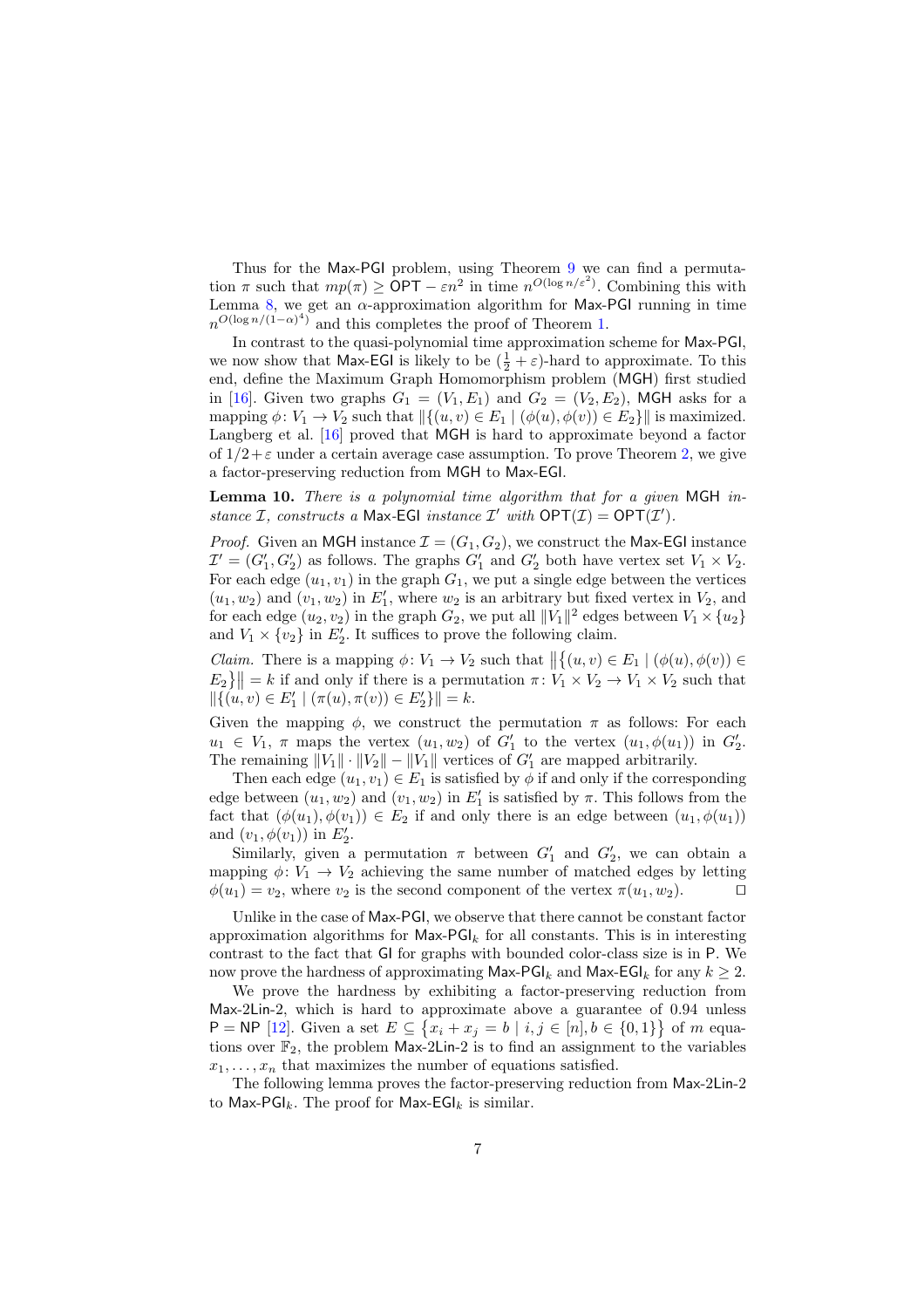**Lemma 11.** For any  $k \geq 2$ , there is a polynomial time algorithm that for a given Max-2Lin-2 instance  $\mathcal I$  constructs a Max-PGI<sub>2k</sub> instance  $\mathcal I'$  such that  $\mathsf{OPT}(\mathcal{I}') = (2k)^2 \mathsf{OPT}(\mathcal{I}).$ 

*Proof.* Let  $E \subseteq \{x_i + x_j = b \mid i, j \in [n], b \in \{0, 1\}\}\$  be the equations of  $\mathcal{I}$ . As a first step, if there is a pair of equations  $x_i + x_j = 1$  and  $x_i + x_j = 0$  in E, remove both these equations and add a new equation  $y_i + y_j = 1$  on two new variables  $y_i$  and  $y_j$ . Let E' be the new set of equations obtained. Notice that  $\mathsf{OPT}(E)$  = OPT(E'). We now describe the construction of the instance  $\mathcal{I}'$  of Max-PGI<sub>2k</sub>. For each variable  $x_i$ , put two sets of vertices  $V_i^0$  and  $V_i^1$  with k vertices each of color *i*. Let  $x_l + x_m = b$  be an equation in E'. In the graph  $G_1$ , add a complete bipartite graph between  $V_l^0$  and  $V_m^0$  and another complete bipartite graph between  $V_l^1$  and  $V_m^1$ . Similarly, add the complete bipartite graph between  $V_l^0$  and  $V_m^b$  and between  $V_l^1$  and  $V_m^{1 \oplus b}$  in  $G_2$ . If there is no equation in  $E'$ connecting the variables  $x_l$  and  $x_m$ , add a complete bipartite graph between the color classes l and m in  $G_1$  and the empty graph between l and m in  $G_2$ . Similarly, make all color classes cliques in  $G_1$  and independent sets in  $G_2$ . The idea is that assigning  $x_i \mapsto 0$  corresponds to mapping  $V_i^0$  and  $V_i^1$  to themselves, respectively, while assigning  $x_i \mapsto 1$  corresponds to mapping  $V_i^0$  to  $V_i^1$  and vice versa.

Given an assignment  $\sigma: [n] \to \{0, 1\}$  that satisfies t of the equations in E, let  $\pi_{\sigma}$  be the permutation that maps the  $j^{th}$  vertex in  $V_i^b$  to the  $j^{th}$  vertex in  $V_i^{b \oplus \sigma(i)}$ . For each satisfied equation  $x_i + x_j = b$ , this guarantees that all  $(2k)^2$  pairs in  $(V_i^0 \cup V_i^1) \times (V_j^0 \cup V_j^1)$  are matched. Thus  $\mathsf{OPT}(\mathcal{I}') \geq mp(\pi_\sigma) = (2k)^2 t$ .

To prove the converse, let  $\pi: [n] \to [n]$  be a permutation with  $mp(\pi) = t$ . Define  $f_i$  as the number of vertices in  $V_i^0$  that are mapped to  $V_i^1$  by  $\pi$  (it is also the number of vertices in  $V_i^1$  mapped to  $V_i^0$ ). If  $f_i \in \{0, k\}$  for all i, it is straightforward to reverse the above construction, obtaining an assignment that satisfies  $mp(\pi)/(2k)^2$  equations.

If there is an i with  $f_i \notin \{0, k\}$ , let  $mp_{i,j}(\pi)$  denote the number of matched pairs between color classes i and j. Thus  $mp_{i,j}(\pi) = 4 [(k - f_j) f_i + (k - f_i) f_j].$ Define  $mp_i(\pi) = \sum_j mp_{i,j}(\pi)$ , obtaining

$$
mp_i(\pi) = \sum_j 4 [(k - f_j) f_i + (k - f_i) f_j]
$$

$$
= k^2 \sum_j 4 \left[ \left( 1 - \frac{f_j}{k} \right) \frac{f_i}{k} + \left( 1 - \frac{f_i}{k} \right) \frac{f_j}{k} \right]
$$

.

Let  $mp_i'(\pi) = (1/k^2)mp_i(\pi) = \sum_j 4 [(1-f_j')f_i' + (1-f_i')f_j']$  where  $f_i' = f_i/k$ and  $f'_j = f_j/k$ .

Define  $\pi_{i,b}$  (for  $b \in \{0,1\}$ ) as the permutation that maps the  $j^{th}$  vertex of  $V_i^{b'}$ i to the  $j^{th}$  vertex of  $V_i^{\hat{b} \oplus b'}$  $\int_{i}^{\infty}$  and that acts like  $\pi$  on all other color classes. Thus,  $mp_i(\pi_{i,0}) = 4\sum_j f'_j$  and  $mp_i(\pi_{i,1}) = 4\sum_j (1 - f'_j).$ 

Since  $mp_i'(\pi)$  is a convex combination of  $mp_i(\pi_{i,0})$  and  $mp_i(\pi_{i,1})$ , one of the two must be at least as large as  $mp'_{i}(\pi)$ . Replace  $\pi$  by that permutation, and repeat this process until  $f_i \in \{0, k\}$  for all i. □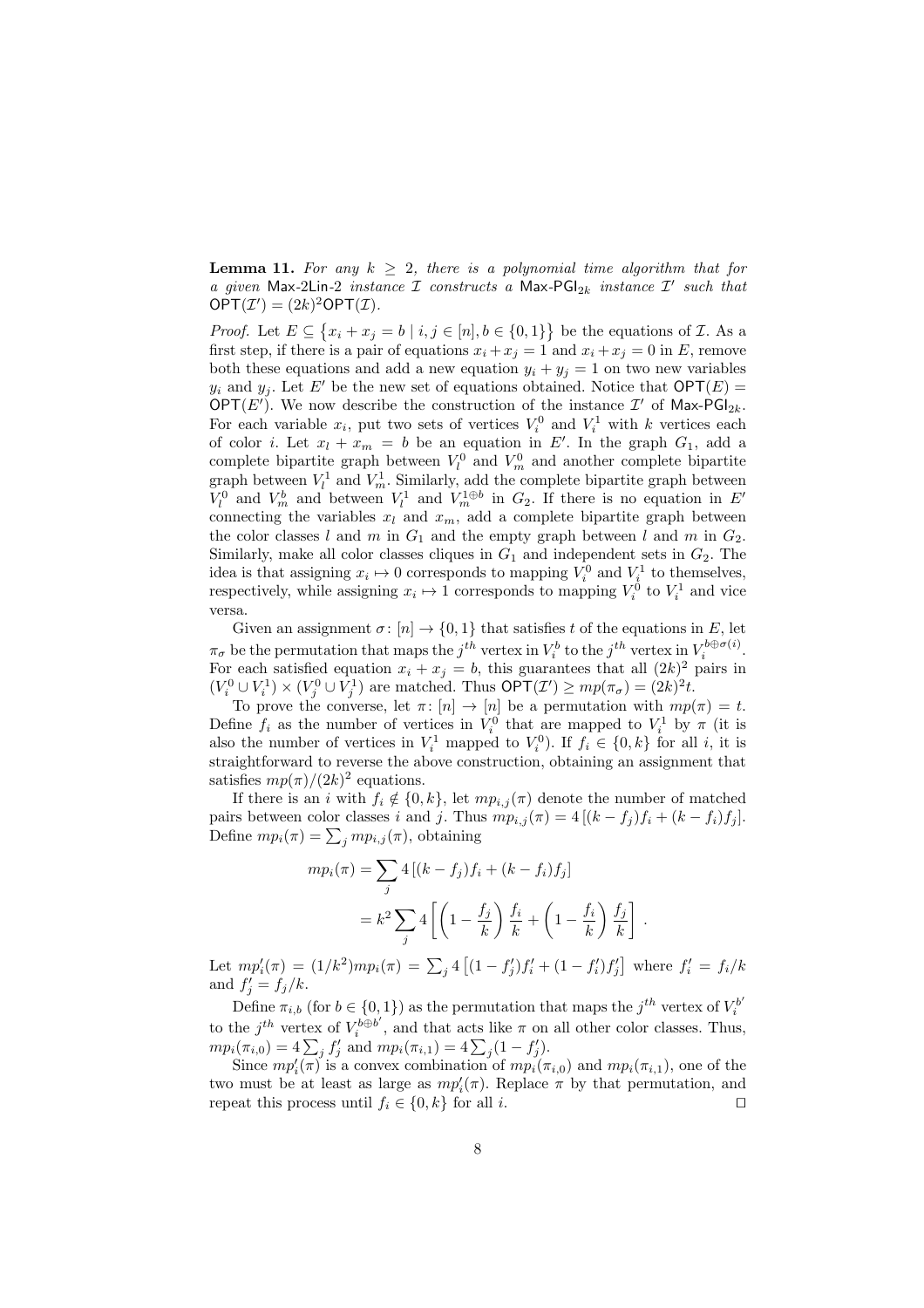This construction still works if we replace  $mp(\pi)$  with  $me(\pi)$ , as for all equations  $x_i + x_j = b$  in E, exactly half of the possible edges between color classes  $i$  and  $j$  are present. It follows that there is a factor-preserving reduction from Max-2Lin-2 to Max-EGI<sub>2k</sub>.

<span id="page-8-1"></span>**Lemma 12.** For any  $k > 2$ , there is a polynomial time algorithm that for a given Max-2Lin-2 instance  $\mathcal I$  constructs a Max-EGI<sub>2k</sub> instance  $\mathcal I'$  such that  $OPT(\mathcal{I}') = 2k^2OPT(\mathcal{I}).$ 

Since there is no  $\alpha$ -approximation algorithm for Max-2Lin-2 for  $\alpha > 0.94$ unless  $P = NP$  [\[12\]](#page--1-11), Lemmas [11](#page-6-0) and [12](#page-8-1) complete the proof of Theorem [3](#page-2-2) that there is no  $\alpha$ -approximation algorithm for Max-PGI<sub>k</sub> and Max-EGI<sub>k</sub> for  $\alpha > 0.94$ unless  $P = NP$ .

It is easy to see that for each constant  $k > 0$ , both Max-PGI<sub>k</sub> and Max-EGI<sub>k</sub> are subproblems of the generalized Max-2CSP $(q)$ , where q depends on k. Thus, both Max-PGI<sub>k</sub> and Max-EGI<sub>k</sub> have constant factor approximation algorithms by virtue of the semidefinite programming based approximation algorithm for Max-2CSP $(q)$  [\[11\]](#page--1-12). The following lemma shows the reduction of Max-EGI<sub>2</sub> to Max-2CSP(2). The reduction from Max-PGI<sub>k</sub> and Max-EGI<sub>k</sub> to Max-2CSP(q) is similar.

Lemma 13. There is a polynomial time algorithm that for two given vertexcolored graphs  $G_1$  and  $G_2$  where each color class has size at most 2, outputs a Max-2CSP(2) instance  $\mathcal{F} = \{f_1, \ldots, f_m\}$  where  $m = ||E(G_1)||$  and  $f_i : \{0,1\}^2 \to$  ${0,1}$  such that there is a color-preserving bijection  $\pi: V(G_1) \to V(G_2)$  with  $me(\pi) = k$ , if and only if there is an assignment which satisfies k constraints in F.

*Proof.* For each color class  $C_i$ , we assign a variable  $x_i$ . For an edge  $e$  from  $C_i$  to  $C_j$ in  $G_1$ , construct the function  $f_e: \{0,1\}^2 \to \{0,1\}$  over the variables  $x_i$  and  $x_j$ as follows. Any Boolean assignment to the variables can be looked upon as a permutation: If  $x_i \mapsto 0$ , then we have the identity permutation on  $C_i$ , otherwise the permutation swaps the vertices of  $C_i$ . The value  $f_e$  on that particular assignment is  $1$  if the permutation that it corresponds to sends the edge  $e$  to an edge in  $G_2$ . Hence there is an assignment that satisfies  $k$  constraints if and only if there is a permutation  $\pi$  with  $me(\pi) = k$ . □

As the problem of  $Max-2CSP(2)$  has an approximation algorithm with a guar-antee of 0.874 [\[17\]](#page--1-13), this implies an approximation algorithm for  $Max-EGI<sub>2</sub>$  with the same guarantee and since Max-2Lin-2 is hard to approximate beyond 0.878 under UGC [\[15\]](#page--1-9), we have almost matching upper and lower bounds for  $Max-EGI<sub>2</sub>$ under UGC.

#### <span id="page-8-0"></span>3 Minimizing the number of mismatches

We first consider the problems Min-PGI and Min-EGI, where the objective is to minimize the number of mismatched pairs and edges, respectively.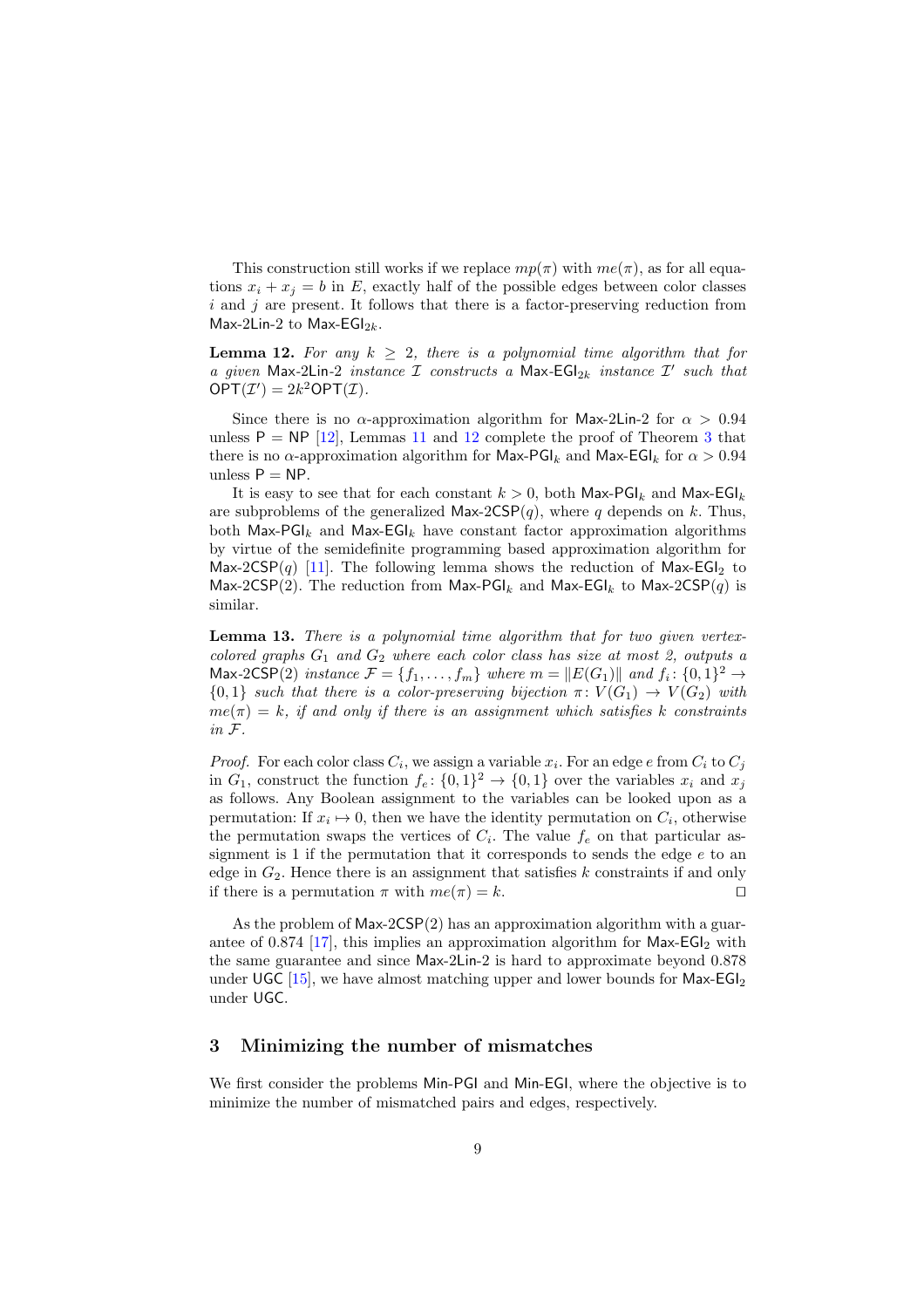Theorem [4.](#page-3-2) There is no polynomial time approximation algorithm for Min-PGI with any multiplicative approximation quarantee unless  $GI \in P$ .

*Proof.* Assume that there is a polynomial time  $\alpha$ -approximation algorithm  $\mathcal A$ for Min-PGI. If the two input graphs  $G_1$  and  $G_2$  are isomorphic, then there is a bijection  $\pi: V_1 \to V_2$  such that  $\overline{mp}(\pi) = 0$ , and if  $G_1$  and  $G_2$  are not isomorphic, then  $\overline{mp}(\pi) > 0$  for all  $\pi$ . Thus, it immediately follows that  $G_1$  and  $G_2$  are isomorphic, if and only if A outputs a bijection  $\sigma: V(G_1) \to V(G_2)$  with  $\overline{mp}(\sigma) = 0$  (i.e., an isomorphism). □

In order to show that it is unlikely that Min-PGI has a polynomial time approximation scheme, we give a gap-preserving reduction from the Vertex-disjoint Triangle Packing problem ( $VTP$ ) defined as follows: Given a graph G find the maximum number of vertex-disjoint triangles that can be packed into G. We look at the corresponding gap version of the VTP problem.

Gap-VTP<sub> $\alpha,\beta$ </sub>: Given a graph G and  $\alpha > \beta$ ,

- 1. Answer YES, if at least  $\alpha n/3$  triangles can be packed into G.
- 2. Answer NO, if at most  $\beta n/3$  triangles can be packed into G.

It is known that VTP does not have an algorithm which when given a graph and parameter  $\alpha$  as input, computes a vertex-disjoint triangle packing of size at least  $\alpha$ OPT in time  $O(n^{\text{poly}(1/(1-\alpha))})$  unless P = NP [\[6\]](#page--1-14). It is also known that for a fixed value of  $\beta < 1$ , Gap-VTP<sub>1, $\beta$ </sub> is NP-hard on graphs of bounded degree [\[10,](#page--1-15)[21\]](#page--1-16). Indeed, Petrank [\[21\]](#page--1-16) gives a gap-preserving reduction from 3Sat to 3DimensionalMatching. It is not hard to see that replacing the hyperedges in the generated instances with triangles results in a gap-preserving reduction to VTP, as all triangles in the resulting graph correspond to a hyperedge. All vertices in the generated graph G have degree 4 or 6. Thus there is a  $\beta$  such that Gap-VTP<sub>1,β</sub> is NP-hard on such graphs. By attaching the gadget depicted in Fig. [1](#page-10-0) to each vertex of degree 4 in  $G$ , we obtain a 6-regular graph  $G'$ , which we again consider as  $VTP$  instance. Let n and  $n'$  denote the number of vertices in G and G', respectively. If G can be packed with  $n/3$  vertex-disjoint triangles, then G' can also be packed fully by vertex-disjoint triangles. If  $\mathsf{OPT}(G) \leq \beta n/3$ , then  $\mathsf{OPT}(G') \leq \left(1 - \frac{1-\beta}{13}\right)n'/3$ . Thus there is a  $\beta'$  such that  $\mathsf{Gap}\text{-}\mathsf{VTP}_{1,\beta'}$  is NP-hard on 6-uniform graphs.

**Lemma 14.** Given a Gap-VTP<sub> $\alpha, \beta$ </sub> instance  $\mathcal{I}$  (a 6-uniform graph on n vertices), in polynomial time we can find an Min-PGI instance  $\mathcal{I}'$  such that

$$
\begin{aligned}\n\text{OPT}(\mathcal{I}) &\geq \frac{\alpha n}{3} \Rightarrow \text{OPT}(\mathcal{I}') \leq 2n(2-\alpha) \\
\text{OPT}(\mathcal{I}) &\leq \frac{\beta n}{3} \Rightarrow \text{OPT}(\mathcal{I}') \geq \frac{2n}{3}(4-\beta)\n\end{aligned}
$$

This reduction together with the hardness of VTP proves Theorem [5.](#page-3-3)

*Proof.* Let the instance  $\mathcal I$  of VTP be a 6-regular graph  $G$  on  $n$  vertices. We construct a Min-PGI instance  $\mathcal{I}' = (G_1, G_2)$  as follows:  $G_1 := G$  and  $G_2$  is a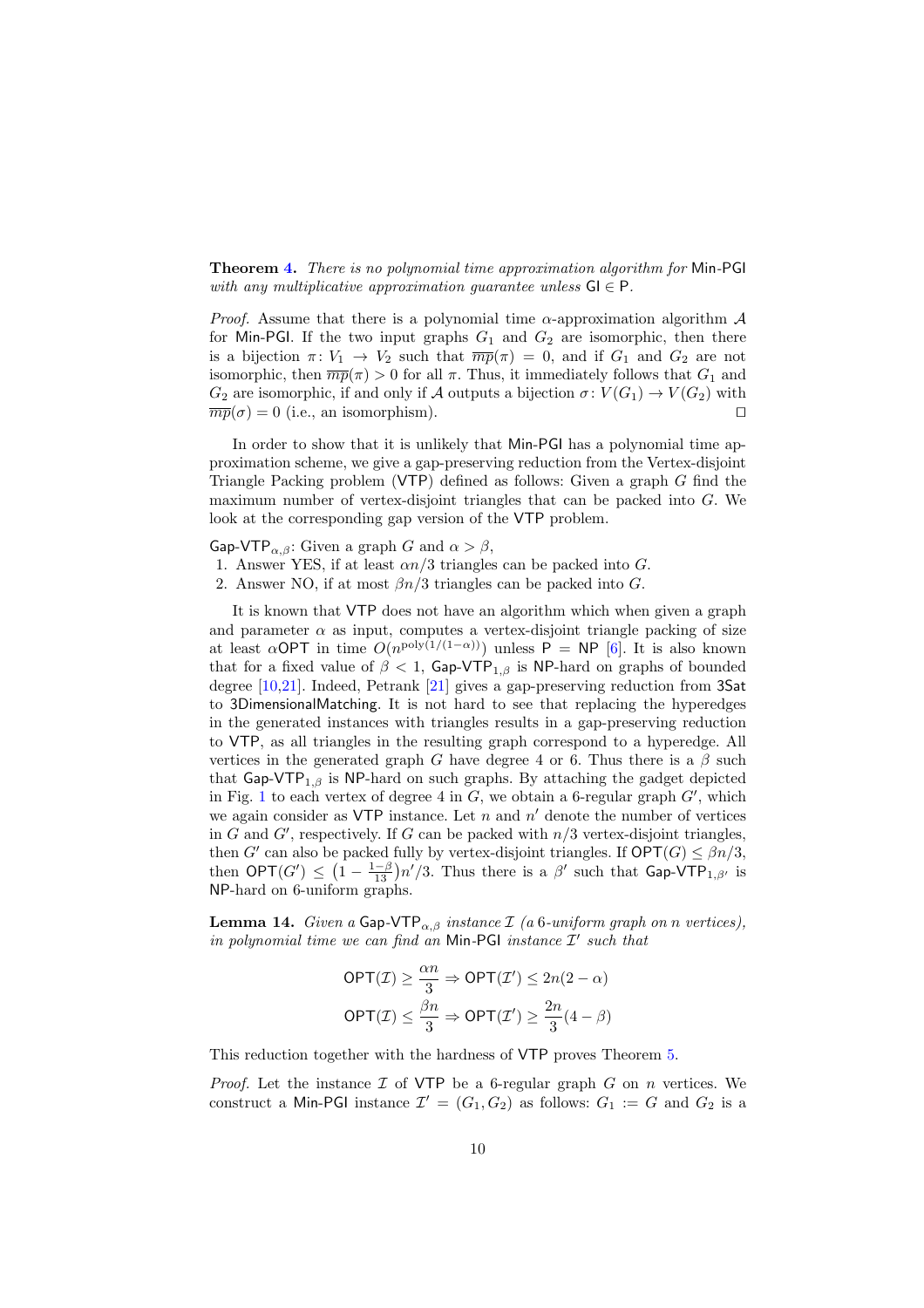

<span id="page-10-0"></span>Fig. 1. Converting a VTP instance  $G$  of degrees 4 and 6 to a 6-uniform VTP instance  $G'$ 

collection of  $n/3$  vertex-disjoint triangles on the same vertex set as  $G_1$ , without any further edges. Suppose  $\mathsf{OPT}(\mathcal{I}) \ge \alpha n/3$ , then there is a permutation  $\pi$  that maps at least  $\alpha n/3$  triangles to vertex-disjoint triangles of  $G_1$ . Hence the number of edges of  $G_1$  that are mapped to non-edges of  $G_2$  is at most  $3n-\alpha n$ . Similarly, the number of edges of  $G_2$  that are images of non-edges of  $G_1$  is at most  $(1-\alpha)n$ . Therefore,  $\mathsf{OPT}(\mathcal{I}') \leq \overline{mp}(\pi) \leq 2n(2-\alpha)$ .

Now suppose  $\mathsf{OPT}(\mathcal{I}) \leq \beta n/3$ . Since  $G_1$  has at most  $\beta n/3$  disjoint triangles, any permutation  $\pi$  maps at least  $(1 - \beta)n/3$  non-edges of  $G_1$  to edges of  $G_2$ . Further, since  $G_1$  has at least  $2n$  edges more than  $G_2$  and since already at least  $(1 - \beta)n/3$  of the edges of  $G_2$  are images of non-edges of  $G_1$ ,  $\pi$  maps at least  $2n + (1 - \beta)n/3$  edges of  $G_1$  to non-edges of  $G_2$ . Thus we have

$$
\overline{mp}(\pi) \ge \frac{n}{3}(1-\beta) + 2n + \frac{n}{3}(1-\beta) = \frac{2n}{3}(4-\beta).
$$

Next we prove Theorem [6.](#page-3-4)

Theorem [6.](#page-3-4) There is no polynomial time approximation algorithm for Min-EGI with any multiplicative approximation guarantee unless  $P = NP$ .

Proof. The theorem follows from the following reduction from the Clique problem. Given an instance  $(G, k)$  of Clique, we construct the instance of Min-EGI as follows.  $G_1$  consists of a k-clique and  $n - k$  independent vertices, and  $G_2 := G$ .  $(G, k) \in \mathsf{C}$  lique if and only if there exists a  $\pi$  such that in the Min-EGI problem  $\overline{me}(\pi) = 0$ . Hence any polynomial time approximation algorithm with a multiplicative guarantee for Min-EGI gives a polynomial time algorithm for Clique. □

The input for the Min-Uncut problem is a set  $E \subseteq \{x_i + x_j = 1 \mid i, j \in [n]\}$ of  $m$  equations. The objective is to minimize the number of equations that must be removed from the set  $E$  so that there is an assignment to the variables that satisfy all the equations. This problem is known to be MaxSNP-hard [\[13\]](#page--1-17), and assuming the Unique Games Conjecture, hard to approximate within any constant factor [\[14\]](#page--1-10). The following lemma shows that  $\text{Min-PGI}_k$  is as hard as the Min-Uncut problem.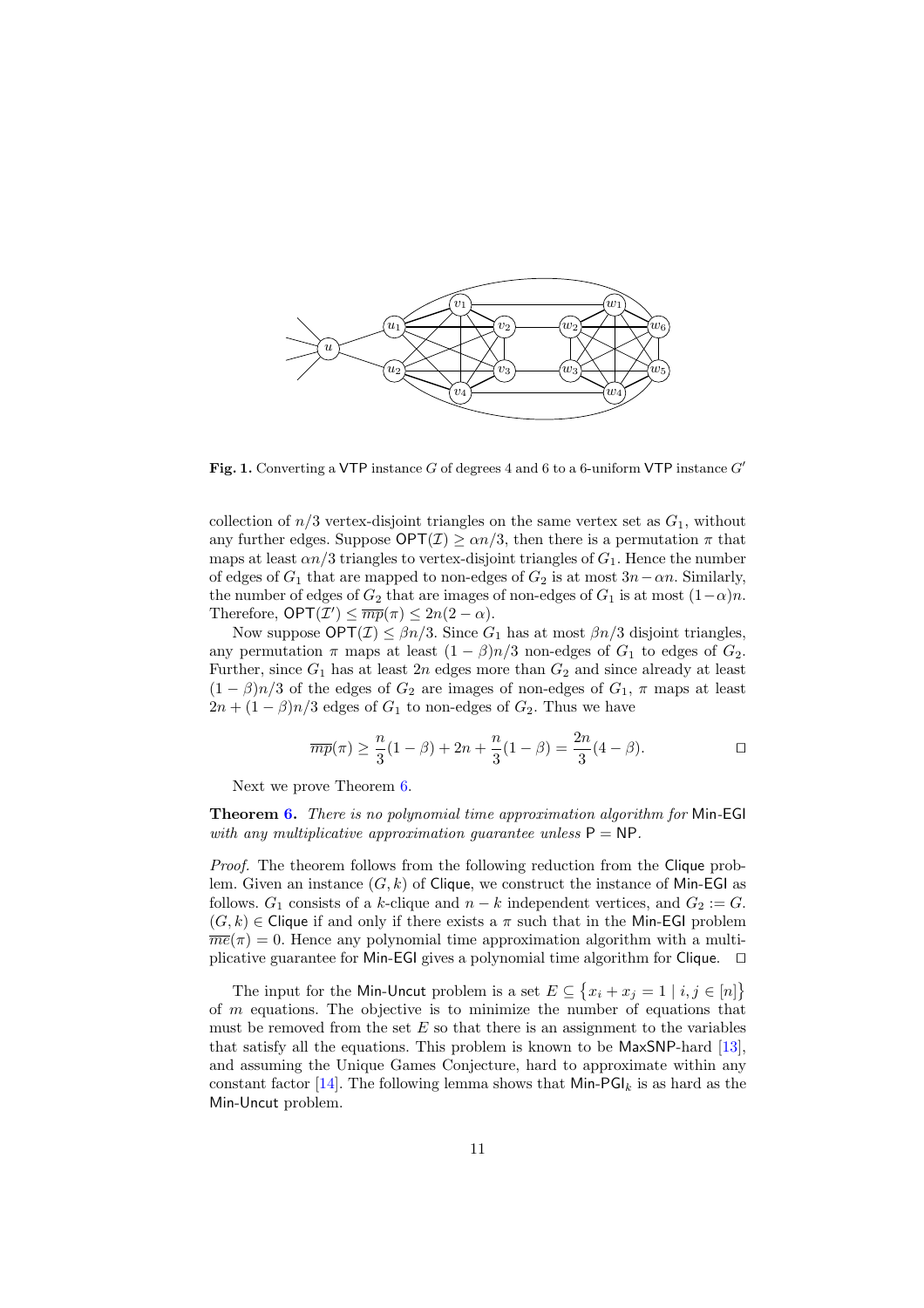**Lemma 15.** Let  $I$  be an instance of Min-Uncut and let  $k$  be a positive integer. There is a polynomial time algorithm that constructs an instance  $\mathcal{I}'$  of  $\mathsf{Min\text{-}PGl}_{2k}$ such that  $\mathsf{OPT}(\mathcal{I}') = (2k)^2 \mathsf{OPT}(\mathcal{I}).$ 

The proof of this lemma is similar to the proof of Lemma [11.](#page-6-0) Given a set  $E \subseteq \{x_i + x_j = 1 \mid i, j \in [n]\}$  of equations over  $\mathbb{F}_2$ , we construct an instance  $\mathcal{I}'$ of Min-PGI<sub>2k</sub> exactly as described in the proof of Lemma [11.](#page-6-0) If the minimum number of equations that have to be deleted from  $E$  to make the rest satisfiable is at most  $t$ , then there is an assignment such that at most  $t$  equations in  $E$  are not satisfied. This implies that there is a permutation  $\pi$  such that the only edges that are mapped to non-edges and vice-versa are from at most  $t$  pairs of color classes. The same argument as in the proof of Lemma [11](#page-6-0) shows that for any permutation  $\pi$  there is a permutation  $\sigma$  such that  $\overline{mp}(\sigma) \leq \overline{mp}(\pi)$  and  $\sigma$  has the following property: For any color class  $j, \sigma$  maps all the vertices in  $V_j^0$  to  $V_j^1$ and vice-versa or is the identity mapping on that color class.

<span id="page-11-1"></span>Finally we show that  $Min-EGI_4$  is hard to approximate.

**Theorem 16.** For any constant  $\alpha > 1$ , there is no  $\alpha$ -approximation algorithm for Min-EGI<sub>4</sub> unless  $P = NP$ .

An instance of NCP consists of a subspace  $S$  of  $\mathbb{F}_2^n$  given as a set of basis vectors  $\mathcal{B} = \{s_1, \ldots, s_k\}$  and a vector  $v \in \mathbb{F}_2^n$ . The objective is to find a vector  $u \in \mathcal{S}$  which minimizes the hamming weight wt $(u + v)$ , i.e., the number of bits where  $u$  and  $v$  differ. It is NP-hard to approximate NCP within any constant factor [\[1\]](#page-13-3). The following lemma gives a reduction that transfers this hardness to Min-EGI<sub>4</sub>.

<span id="page-11-0"></span>**Lemma 17.** There is a polynomial time algorithm that for a given  $NCP$  instance  $I$ , constructs a Min-EGI<sub>4</sub> instance  $I'$  with  $\mathsf{OPT}(I') = \mathsf{OPT}(I)$ .

The idea of the proof is to construct two graphs  $G_1$  and  $G_2$  such that any vector from the given subspace  $S$  that is equal to v in all but k positions, can be converted into a color-preserving bijection from  $V(G_1)$  to  $V(G_2)$  that maps all but k edges to edges, and vice versa.

Let the instance  $\mathcal I$  be given by the vector  $v \in \mathbb{F}_2^n$  and the basis  $\mathcal B =$  $\{s_1,\ldots,s_m\}$  of the subspace  $\mathcal{S}$ , i.e.,  $\mathcal{S} = \left\{\sum_{i=1}^m \alpha_i s_i \mid \alpha_i \in \{0,1\}\right\}$ . The computation of a vector  $u \in \mathcal{S}$  can be thought of as n circuits  $\mathcal{C}_1, \ldots, \mathcal{C}_n$ . Thus  $\mathcal{C}_i$ computes the *i*<sup>th</sup> bit of u, i.e.,  $C_i(\alpha) = \bigoplus_{j \in [m], s_{j,i}=1} \alpha_j$ , where  $\alpha = \alpha_1 \cdots \alpha_m$  is the input and  $s_{j,i}$  is the  $i^{th}$  bit of  $s_j$ . We assume that these circuits contain only parity gates with fanin 2.

We now proceed to construct a graph  $G$  from these circuits such that there is a one-one correspondence between all assignments of values to  $\alpha$  and all automorphisms of G. For each input bit  $\alpha_i$ , add two vertices  $\alpha_{i,0}, \alpha_{i,1}$  of the same color. Assigning  $\alpha_i = 0$  corresponds to the identity permutation on this color class, assigning  $\alpha_i = 1$  corresponds to exchanging these vertices. We also add two vertices of the same color for the output of each parity gate. To get the desired correspondence between assignments and automorphisms, we use the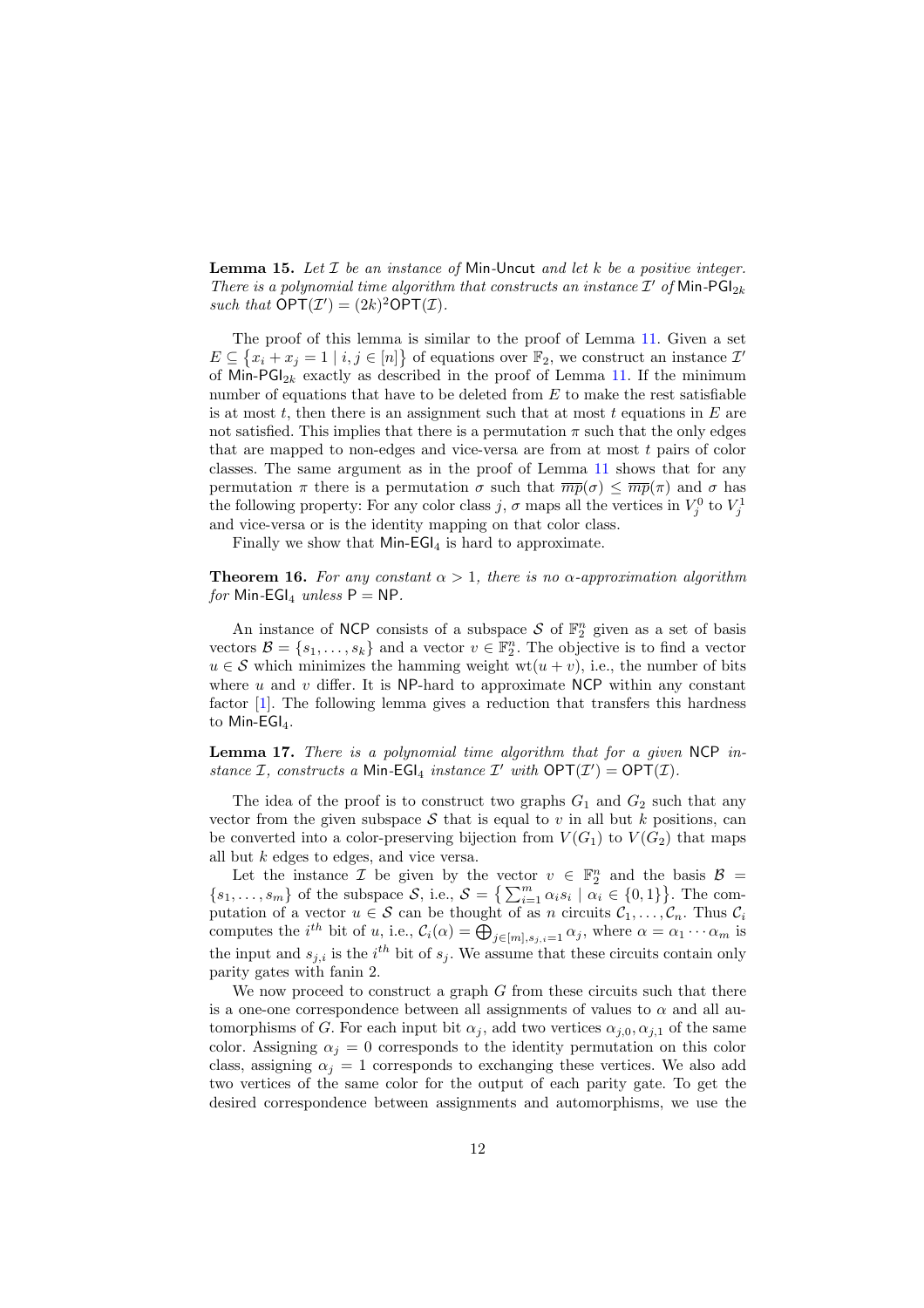graph gadget of Torán  $[22]$ : For a parity gate with inputs x and y which computes  $z = x \oplus y$ , the gadget  $G_{\oplus}$  connects the vertices  $x_0, x_1$  corresponding to x,  $y_0, y_1$  corresponding to y, and  $z_0, z_1$  corresponding to z using four additional intermediate vertices  $w_{0,0}, w_{0,1}, w_{1,0}, w_{1,1}$  that receive the same (new) color. For  $b \in \{0,1\}$ , the vertex  $x_b$  is connected to  $w_{b,0}$  and  $w_{b,1}$ , while  $y_b$  is connected to  $w_{0,b}$  and  $w_{1,b}$ . The vertex  $w_{b_1,b_2}$  is connected to  $z_{b_1\oplus b_2}$  for  $b_1, b_2 \in \{0,1\}$ . The construction is depicted in Figure [2.](#page-12-0)



<span id="page-12-1"></span><span id="page-12-0"></span>Fig. 2. Gadget  $G_{\oplus}$  corresponding to a parity gate  $z = x \oplus y$  [\[22\]](#page--1-18)

The gadget is useful due to the following lemma.

**Lemma 18 ([\[22\]](#page--1-18)).** There is a unique automorphism  $\phi$  for  $G_{\oplus}$  which maps  $x_i$ to  $x_{a\oplus i}$  and  $y_i$  to  $y_{b\oplus i}$  for  $a, b, i \in \{0, 1\}$ . This automorphism  $\phi$  maps  $z_i$  to  $z_{a\oplus b\oplus i}$ .

Lemma  $18$  implies that the automorphisms of  $G$  exactly correspond to the valid computations of the circuits  $C_1, \ldots, C_n$  on all possible  $2^m$  assignments. We obtain the two graphs  $G_1$  and  $G_2$  for the Min-EGI<sub>4</sub> instance  $\mathcal{I}'$  from the graph G by adding marker gadgets to the vertices corresponding to the output bits. Let  $u_{i,0}$ and  $u_{i,1}$  be the vertices corresponding to the output bit of  $\mathcal{C}_i$ . For each circuit, we add a new vertex  $u'_{i}$  (with a new color) in  $G_1$  as well as in  $G_2$ . In  $G_1$ , we connect  $u'_i$  to  $u_{i,0}$  if  $v_i = 0$ , and to  $u_{i,1}$  otherwise, whereas in  $G_2$ , we connect  $u'_i$ to  $u_{i,0}$  unconditionally. Now we are ready to prove Lemma [17.](#page-11-0)

*Proof of Lemma [17.](#page-11-0)* Given an instance of NCP specified by a subspace  $S$  generated by the basis vectors  $\mathcal{B} = \{s_1, \ldots, s_m\}$  and a vector  $v \in \mathbb{F}_2^n$ , we construct graphs  $G_1$  and  $G_2$  as described above.

Suppose there exists a vector  $u = \sum_{i=1}^{m} \alpha_i s_i$  such that  $\text{wt}(u + v) \leq t$ . Given this  $\alpha$ , we construct an automorphism  $\pi_{\alpha}$  of G as follows: For each input node of  $\mathcal{C}_i$ , apply the automorphism on the vertices corresponding to the value of  $\alpha_i$  to it. For each parity gate, Lemma [18](#page-12-1) specifies how to extend an automorphism to the output vertices of the gadget, given a permutation of the input vertices. Continuing this process for the whole graph we get an automorphism of  $G$  that maps the vertex  $u_{i,0}$  to  $u_{i,u_i}$ . We extend this automorphism to a mapping from  $G_1$ to  $G_2$ , fixing the output marker vertices  $u'_i$ . The only unmatched edges are those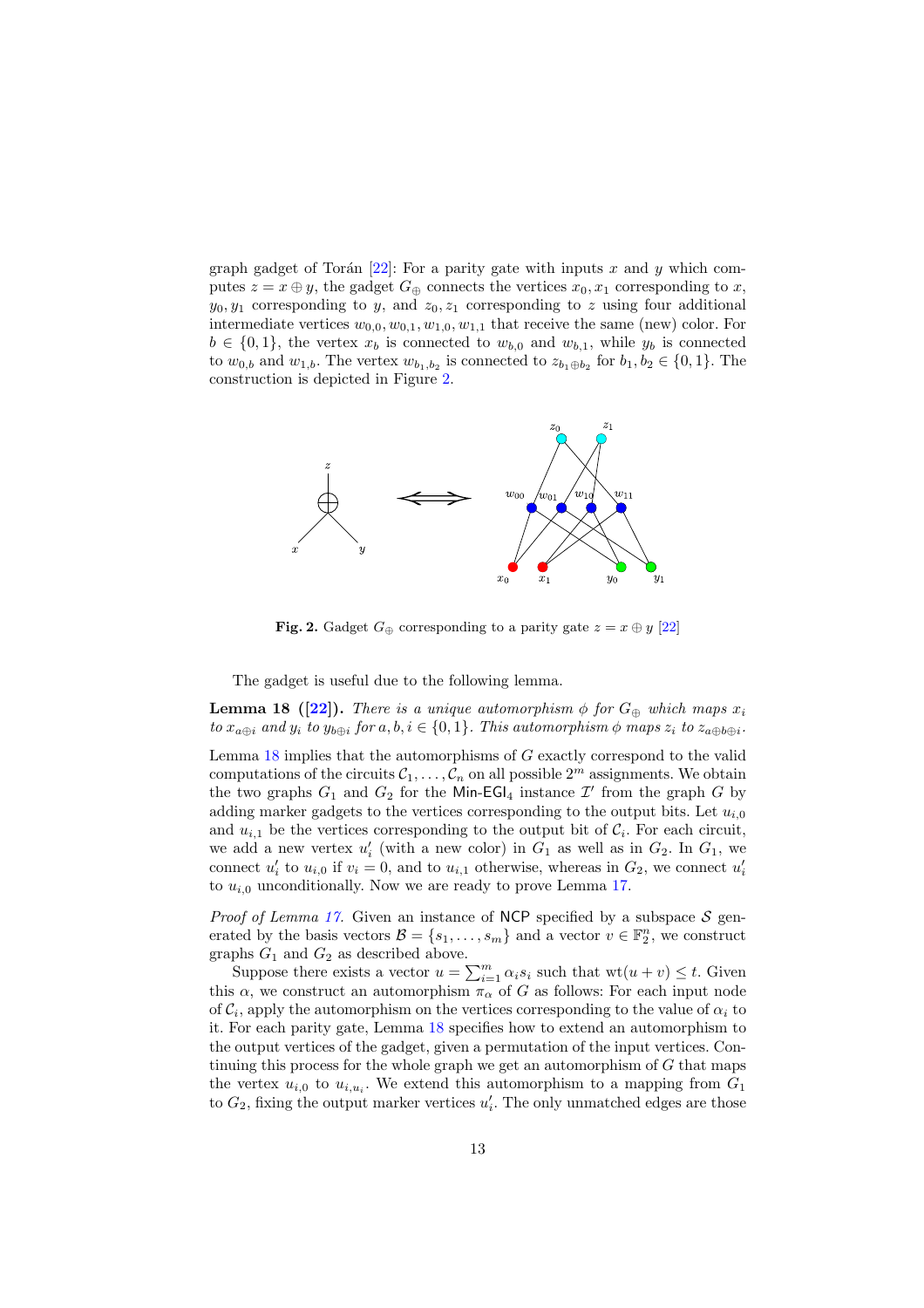incident to the vertices  $u'_i$  with  $u_i \neq v_i$ , so all but at most t edges of  $G_1$  are mapped to edges of  $G_2$ .

Now suppose that there is a permutation  $\pi$  such that  $\overline{me}(\pi) \leq t$  between the graphs  $G_1$  and  $G_2$ . By construction, each parity gate is used for only one output bit, so at most t output bits are affected by the mismatched edges. Thus we can convert this permutation  $\pi$  to a new permutation  $\sigma$  such that  $\overline{me}(\sigma) \leq \overline{me}(\pi)$ where the only edge that is mapped to a non-edge is  $(u_{i,b}, u'_i)$ . This is because for each circuit  $C_i$ , starting from a permutation of its inputs, we can consistently extend the permutation till the output gate of  $\mathcal{C}_i$ . Thus depending on whether the input vertices were flipped by the permutation or not, we can assign a value to each  $\alpha_i$  and hence get a vector  $u \in \mathcal{S}$  such that  $wt(u+v) \leq t$ . This completes the proof of the lemma and finishes the proof of Theorem [16.](#page-11-1) ⊓⊔

## <span id="page-13-2"></span>4 Conclusion

Although GI expressed as an optimization problem was mentioned in [\[2\]](#page-13-0), as far as we know this is the first time that the complexity of the other three variants of this optimization problem has been studied. Considering the upper and lower complexity bounds that we have proved in this paper, the following questions seem particularly interesting.

In Theorem [1](#page-2-0) we describe an  $\alpha$ -approximation algorithm for Max-PGI that runs in quasi-polynomial time. Does Max-PGI also have a polynomial time approximation scheme? Theorem [2](#page-2-1) shows that it is unlikely that Max-EGI has an  $(\frac{1}{2} + \varepsilon)$ -approximation algorithm. Does Max-EGI have a constant factor approximation algorithm? We can use the Quadratic Assignment Problem to get an additive error algorithm for it which runs in quasi-polynomial time but we do not know whether this algorithm can be used to get a constant factor approximation algorithm for Max-EGI (as was possible for Max-PGI). In the case of vertex-colored graphs, even though we can rule out the existence of a PTAS for Max-PGI<sub>k</sub> and Max-EGI<sub>k</sub>, it remains open whether these problems have efficient approximation algorithms providing a good constant factor approximation guarantee.

Acknowledgement. We thank the anonymous referees for their suggestions to improve the article.

#### References

- <span id="page-13-3"></span>1. Sanjeev Arora, László Babai, Jacques Stern, and Z. Sweedyk. The hardness of approximate optima in lattices, codes, and systems of linear equations. J. Comput. Syst. Sci, 54(2):317–331, 1997.
- <span id="page-13-0"></span>2. Sanjeev Arora, Alan M. Frieze, and Haim Kaplan. A new rounding procedure for the assignment problem with applications to dense graph arrangement problems. Math. Program., 92(1):1–36, 2002.
- <span id="page-13-1"></span>3. László Babai. Monte-Carlo algorithms in graph isomorphism testing. Technical Report 79-10, Univ. de Montréal, Dép. de mathématiques et de statistique, 1979.